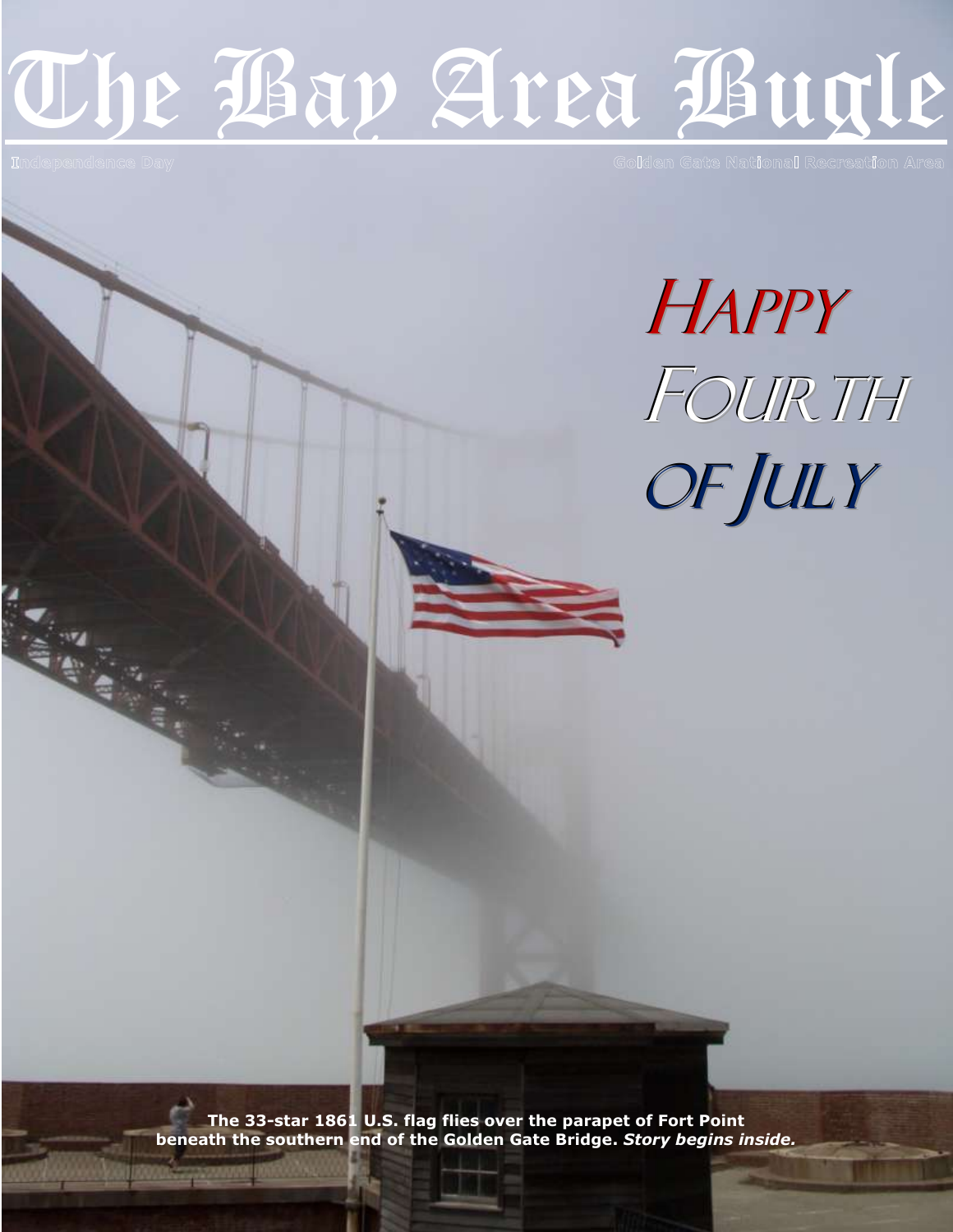## Happy Fourth of July



**Three years of Fourth of July newsletters. This year's maintains the national park theme.**

It's a safe bet that many – if not most – of the visitors to the Golden Gate National Recreation Area don't realize they're in a park of any kind, much less a national park, much less one of the largest urban parks in the world.

That's because they're driving through on a freeway or California's Highway 1 or because they think they're on a military reservation.

Most likely it's because they're in a city.

Forget that the National Mall in Washington, D.C. – America's monumentstrewn front yard stretching from the Capitol to the Lincoln Memorial – is also a national park.

We've just come to think of parks as mountain wildernesses, uninhabited stretches of wild coastline or freakish examples of natural wonder such as, for example, enormous holes in the ground.

*– Continued overleaf*

#### Cover photo

Fort Point was rushed to completion in 1861 to protect the entrance to San Francisco during the Civil War. Once that task was completed, Gen. Albert Sidney Johnson resigned his commission to join the Confederate Army. He was killed a year later, the highest-ranking soldier on either side to die in battle.

Fort Point shares a distinction with all the U.S. military installations within the GGNRA in that the attack it was built to repel never came.

However, it was built on the site of the Castillo de San Joaquin, which the Spanish built when they settled the San Francisco area in 1794. When rebellion erupted on July 1, 1846, the fort was abandoned by the Spanish and taken without a shot by a force of 10 American soldiers.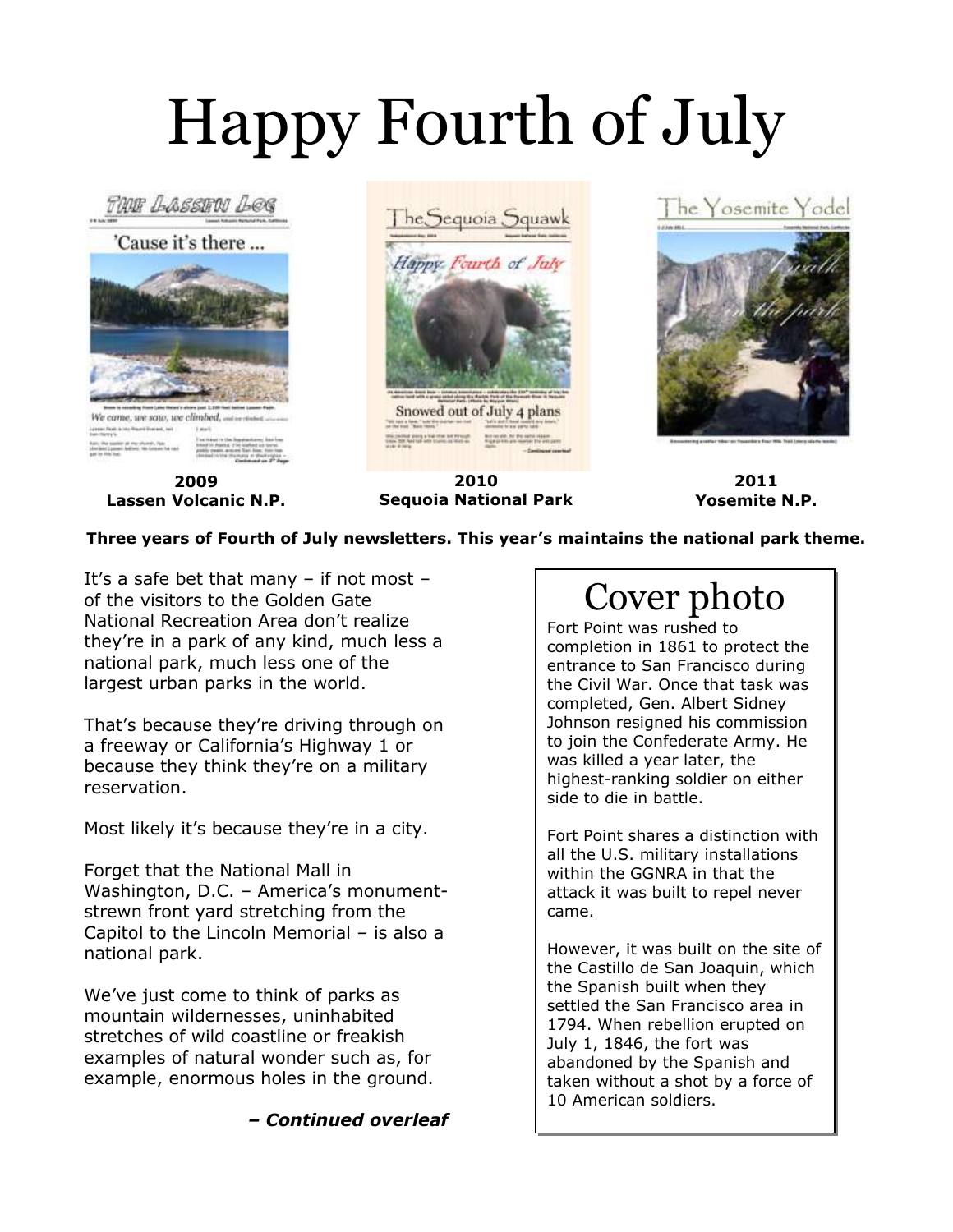## Happy Fourth of July

*– From previous* Allow my fourth annual Fourth of July newsletter to expand your concept of what a national park is and can be.

This year, because of complications in coordinating holiday plans, I didn't get to one of those traditional parks. But Gordon, the family's new college grad, and I did spend a little time exploring an unconventional one.

The GGNRA, as I will refer to it for brevity, stretches along the California coastline north and south of the Golden Gate for 50 miles.

It incorporates, among

- Mountains,
- Hiking trails,
- At least eight former military installations dating from 1776 through Nike missile sites and including the Presidio of San Francisco,
- Multiple campsites,
- Beaches named and unnamed,
- Species safe and endangered,
- A former federal prison, Alcatraz, and
- The bridge.

The bridge, by the way, is neither the park's namesake nor is it golden. It's orange.



other things: **Map of the Golden Gate National Recreation Area**

The strait that provides the entrance to San Francisco Bay from the Pacific Ocean – the "gate," if you will – was named "golden" by U.S. Gen. John C. Fremont for what he foresaw as its importance to the West Coast.

Two years later gold was discovered, proving Fremont right.

Happy 236<sup>th</sup> birthday to the U.S. of A., and may you enjoy your holiday as much as my family will when we roast our beast in celebration.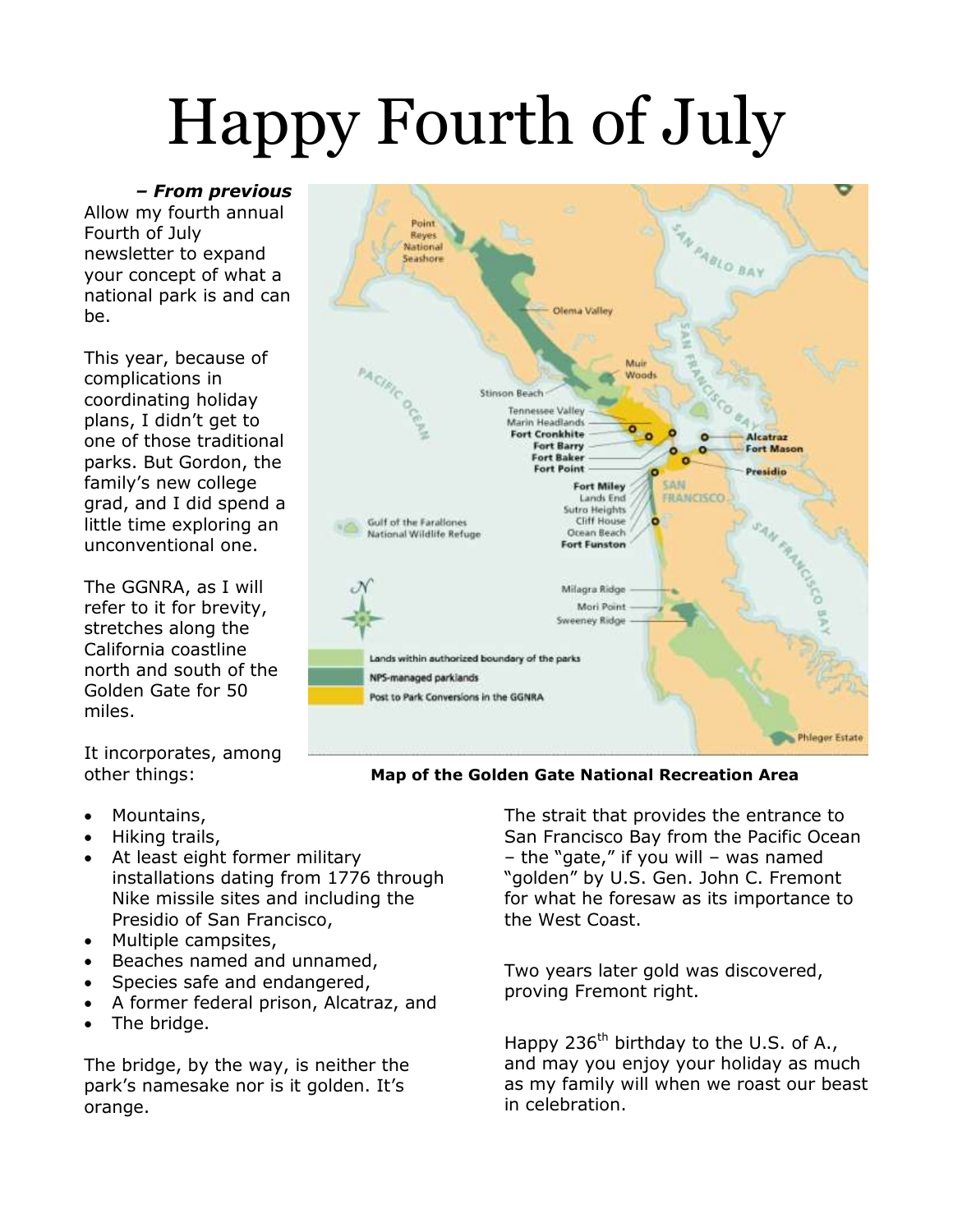



**Gordon leads the way up Mount Tamalpais.**



**Road on the edge of a continent. Marin Headlands.**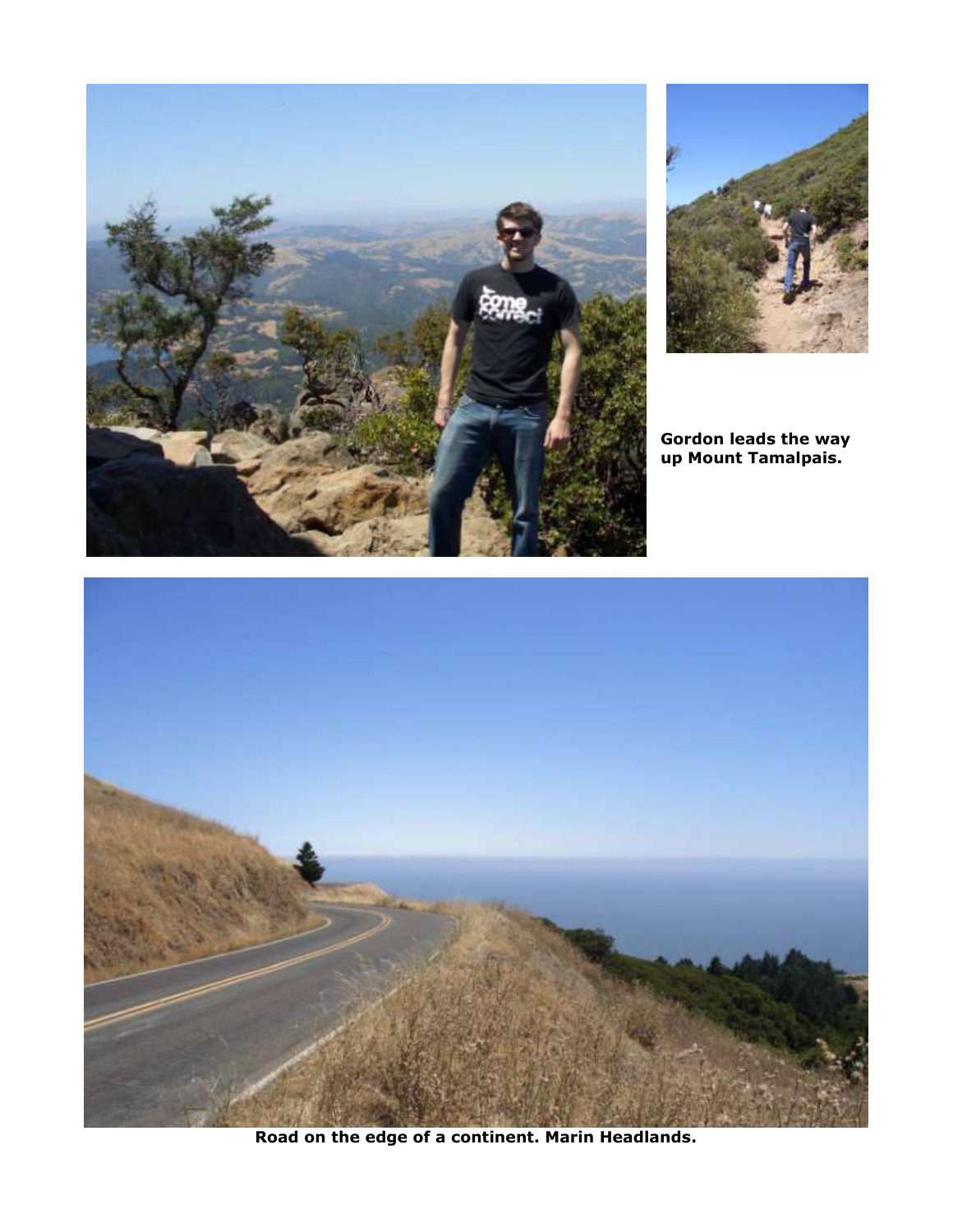

**Ocean Beach, San Francisco**



**Hang gliders at Fort Funston, a coastal observation and gun ranging facility in World War II and then a Nike missile site until 1963.**